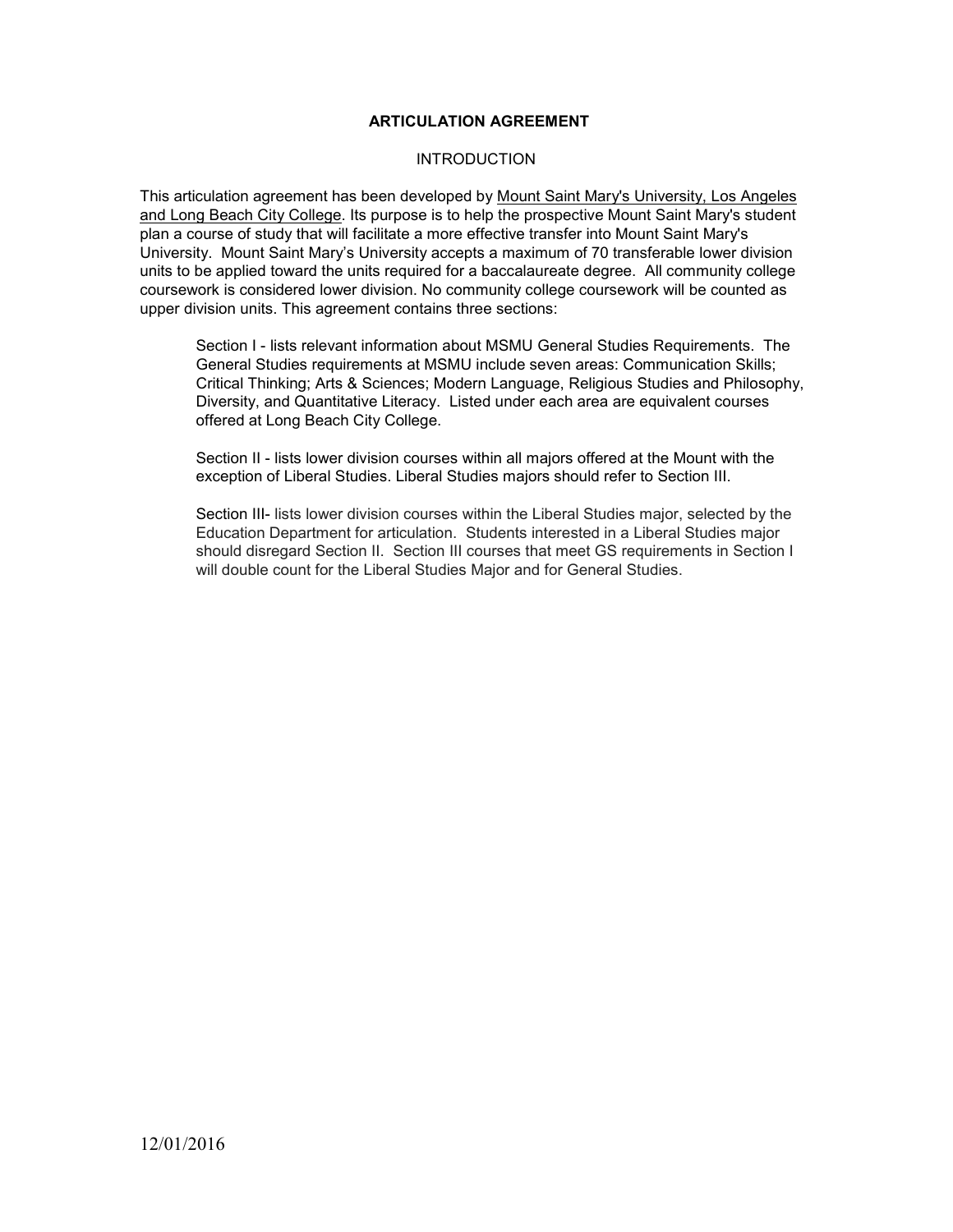# **MOUNT SAINT MARY'S UNIVERSITY, LOS ANGELES – LONG BEACH CITY COLLEGE ARTICULATION AGREEMENT**

# **SECTION I**

#### **General Studies:**

| <b>I. Communication Skills</b>                                                                                                                                                                                    |  |                                                                                                                          |                                           |                                                                                                                                                           |  |                                                                                                                                                                                                                                                                                                                          |
|-------------------------------------------------------------------------------------------------------------------------------------------------------------------------------------------------------------------|--|--------------------------------------------------------------------------------------------------------------------------|-------------------------------------------|-----------------------------------------------------------------------------------------------------------------------------------------------------------|--|--------------------------------------------------------------------------------------------------------------------------------------------------------------------------------------------------------------------------------------------------------------------------------------------------------------------------|
| A. Written (6 units with grade C or better)                                                                                                                                                                       |  |                                                                                                                          |                                           | <b>B. Oral (1-3 units)</b>                                                                                                                                |  |                                                                                                                                                                                                                                                                                                                          |
| English 1, 1H, 2, 2H, 3, 3H                                                                                                                                                                                       |  |                                                                                                                          | Communication Studies 10, 10H, 20, 30, 60 |                                                                                                                                                           |  |                                                                                                                                                                                                                                                                                                                          |
|                                                                                                                                                                                                                   |  | II. Critical Thinking (minimum 3 units)                                                                                  |                                           |                                                                                                                                                           |  |                                                                                                                                                                                                                                                                                                                          |
| Philosophy 11, 12, 22                                                                                                                                                                                             |  |                                                                                                                          |                                           |                                                                                                                                                           |  |                                                                                                                                                                                                                                                                                                                          |
|                                                                                                                                                                                                                   |  | III. Arts and Sciences (minimum 21 units)<br>At least one course must be taken in each of the following categories (A-G) |                                           |                                                                                                                                                           |  |                                                                                                                                                                                                                                                                                                                          |
| A. Art/Music                                                                                                                                                                                                      |  | <b>B.</b> Literature                                                                                                     |                                           | C. History                                                                                                                                                |  | D. Natural and<br><b>Physical Sciences</b>                                                                                                                                                                                                                                                                               |
| Art 1, 1H, 2, 2H, 3, 3H, 4, 4H, 5,<br>10, 11, 11H<br>Dance 1, 19<br>Fashion 32<br>Film 1, 2A, 2B, 10, 11<br>Interior Design 80, 90<br>Music 30A, 30B, 32, 33B, 35, 40,<br>40H, 89<br>Photography 10<br>Theatre 30 |  | English 4, 4H, 33,<br>33H, 36, 38, 39, 41,<br>42, 43A, 43B, 44,<br>44H, 45, 45H, 46, 47,<br>48, 48H, 49, 49H             | 11                                        | History 1A, 1AH, 1B,<br>1BH, 2B, 2C, 2CH,<br>5A, 5B, 8A, 8AH, 8B,<br>8BH, 9A, 9B, 9C, 10,<br>10H, 11, 11H, 18, 25,<br>27A, 27B<br>Political Science 2, 9, |  | Anatomy 1, 41<br>Anthropology 1, 1H, 3,<br>3H<br>Astronomy 1, 1H, 1L<br>Biology 1A, 1B, 2, 5,<br>11, 20, 20H, 22, 41,<br>41L, 41H, 41LH, 60,<br>60L<br>Chemistry 1A, 2<br>Environmental<br>Science 1<br>Geology 1, 1H, 2, 2L,<br>3, 3H, 5, 18<br>Physics 2A, 3A<br><b>Physical Geography</b><br>1, 1L, 2<br>Physiology 1 |
| <b>E. Mathematics</b>                                                                                                                                                                                             |  | <b>F. Social and Behavioral</b><br><b>Sciences</b>                                                                       |                                           |                                                                                                                                                           |  | G. Contemporary<br><b>Economics or Politics</b>                                                                                                                                                                                                                                                                          |
| Math 27, 28, 29, 37, 37H, 40, 45, 47, 50,<br>50H, 60, 60H, 70, 70H                                                                                                                                                |  | Anthropology 2, 2H<br>Economics 2, 2H<br><b>Political Science 2</b><br>Psychology 1, 1H, 6<br>Sociology 1, 1H, 40        |                                           | <b>Business Law 18A</b><br>Economics 1, 1H, 5<br>History 48<br>Political Science 1, 1H, 4, 9                                                              |  |                                                                                                                                                                                                                                                                                                                          |
| V. Religious Studies and Philosophy<br>(Minimum 15 units; must include 3 units of Ethics and 3 units of a Philosophical Ideas course)                                                                             |  |                                                                                                                          |                                           |                                                                                                                                                           |  |                                                                                                                                                                                                                                                                                                                          |
| A. Religious Studies (6-9 units)                                                                                                                                                                                  |  |                                                                                                                          |                                           |                                                                                                                                                           |  | B. Philosophy (6-9 units)                                                                                                                                                                                                                                                                                                |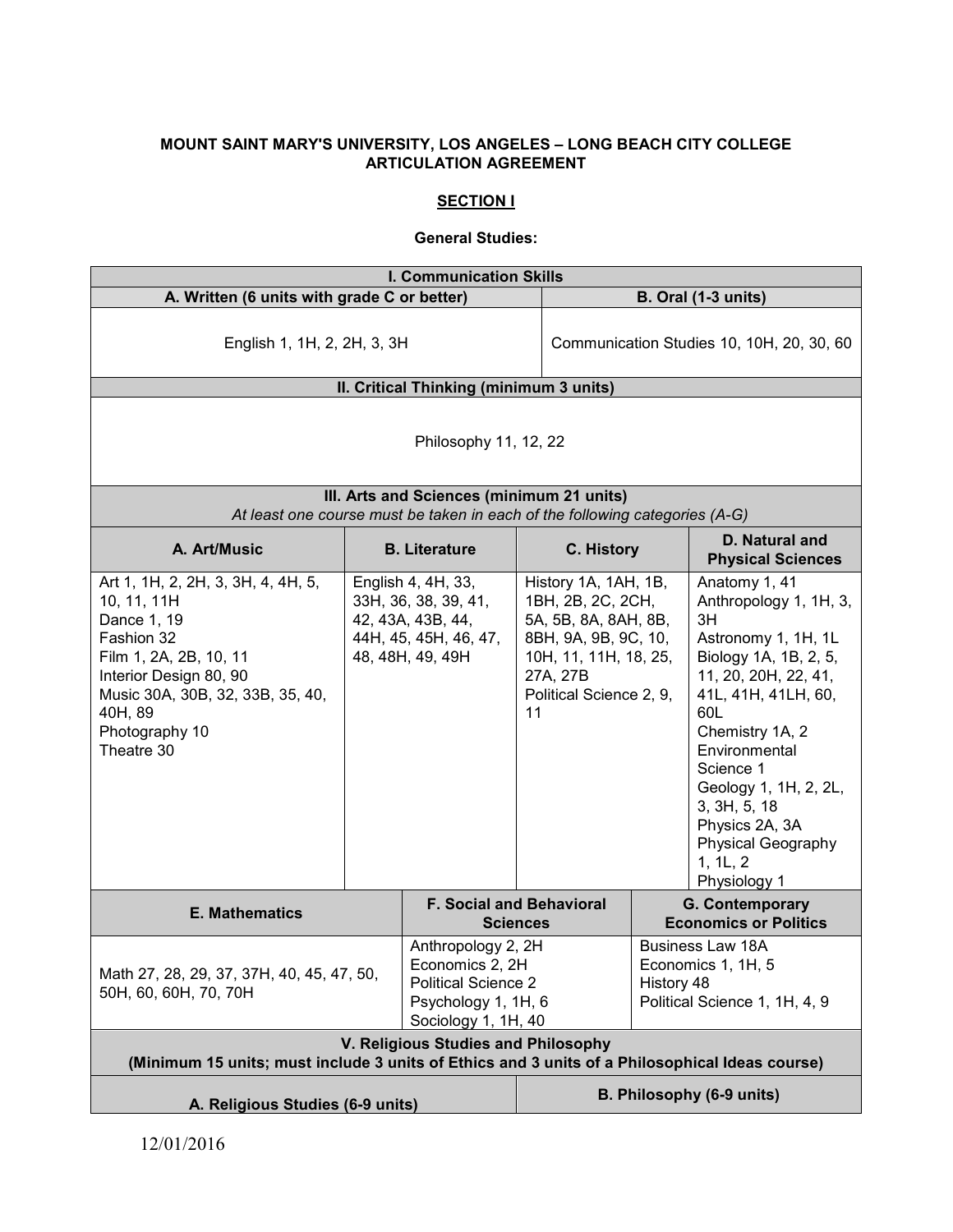| a. Scripture: English 38, 39                                                                                     | a. Philosophical Ideas: Philosophy 3, 6, 6H, 8,                                             |  |  |  |
|------------------------------------------------------------------------------------------------------------------|---------------------------------------------------------------------------------------------|--|--|--|
| b. Christian Thought: No equivalent                                                                              | 9, 10, 14, 15                                                                               |  |  |  |
| c. Christian Ethics: No equivalent                                                                               | b. Ethics: Philosophy 7, 7H, 16                                                             |  |  |  |
| d. Religion & Religions: Philosophy 14                                                                           | c. Philosophy Other: 11, 12, 22                                                             |  |  |  |
|                                                                                                                  |                                                                                             |  |  |  |
|                                                                                                                  |                                                                                             |  |  |  |
| IV: Modern Language                                                                                              |                                                                                             |  |  |  |
|                                                                                                                  | A. A student who begins a language must complete course 1 and 2 of the same language        |  |  |  |
|                                                                                                                  | B. Students whose native language is not English may demonstrate academic proficiency in    |  |  |  |
|                                                                                                                  | English as a second language by passing the TOEFL examination with scores above 550.        |  |  |  |
|                                                                                                                  | C. To meet the requirement students must demonstrate proficiency at the second semester     |  |  |  |
|                                                                                                                  | level. If they have knowledge, and test into the second semester of the language, they need |  |  |  |
| only take the second semester course, i.e., Span 2.                                                              |                                                                                             |  |  |  |
| D. Language courses must be college-level courses.                                                               |                                                                                             |  |  |  |
|                                                                                                                  |                                                                                             |  |  |  |
| <b>VI: Diversity</b>                                                                                             |                                                                                             |  |  |  |
| Anthropology 2, 2H                                                                                               | Philosophy 6, 6H, 7, 7H, 10, 14, 16                                                         |  |  |  |
| Music 33B, 35                                                                                                    | <b>Political Science 2</b>                                                                  |  |  |  |
|                                                                                                                  | Sociology 1, 1H, 11, 40                                                                     |  |  |  |
|                                                                                                                  | Spanish 25A, 25D                                                                            |  |  |  |
| <b>VII: Quantitative Literacy</b>                                                                                |                                                                                             |  |  |  |
|                                                                                                                  |                                                                                             |  |  |  |
| <b>A. QL1</b>                                                                                                    | <b>B. QL2</b>                                                                               |  |  |  |
| Accounting 1A, 1B                                                                                                | Chemistry 1A, 1B                                                                            |  |  |  |
| Biology 1A, 1B                                                                                                   | Math 29, 40, 45, 47, 50, 50H, 55, 60, 60H, 70,                                              |  |  |  |
| Math 28                                                                                                          | 70H, 80                                                                                     |  |  |  |
| Philosophy 11, 12                                                                                                | Philosophy 22                                                                               |  |  |  |
| Psychology 2                                                                                                     | Physics 2A, 2B, 3A, 3B, 3C                                                                  |  |  |  |
|                                                                                                                  | Statistics 1, 1H                                                                            |  |  |  |
| <b>Disclaimer</b>                                                                                                |                                                                                             |  |  |  |
| Other courses not listed in the above sections may be approved for general studies credit. To ensure             |                                                                                             |  |  |  |
| receiving the appropriate credit, please complete a transfer credit clearance form before registering for the    |                                                                                             |  |  |  |
| course. The advisement center will then determine the eligibility of the course. Submission of a transfer credit |                                                                                             |  |  |  |
| clearance form does not guarantee approval of transfer credit.                                                   |                                                                                             |  |  |  |

| <b>SECTION II</b>       |                                                                                                                                                                                                                                                                                                       |  |  |
|-------------------------|-------------------------------------------------------------------------------------------------------------------------------------------------------------------------------------------------------------------------------------------------------------------------------------------------------|--|--|
|                         | Disclaimer:                                                                                                                                                                                                                                                                                           |  |  |
|                         | Major course evaluations are based on our traditional baccalaureate program's major requirements.<br>WEC major requirements may vary from list. All students should consult with advisors for requirement<br>variations.                                                                              |  |  |
| 2.                      | All possible lower division courses for each major are listed. Please note, some majors have multiple<br>course options for fulfilling the same degree requirement. Consult the current college catalog to<br>determine if your specific major has "either/or" options with the courses listed below. |  |  |
| <b>AMERICAN STUDIES</b> |                                                                                                                                                                                                                                                                                                       |  |  |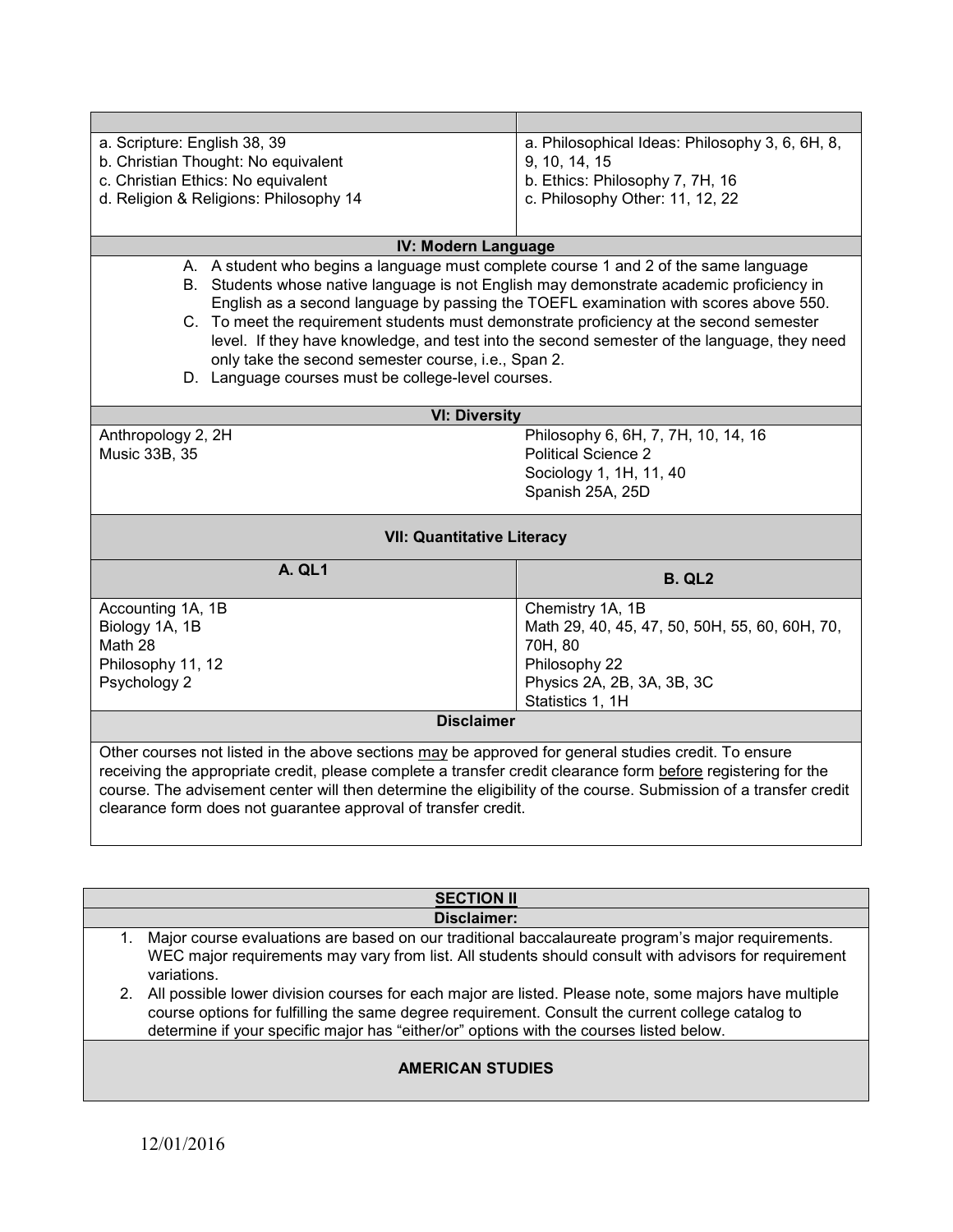| <b>MSMU Course #</b> | <b>MSMU Course Title</b>                | Long Beach Course # (Please     |
|----------------------|-----------------------------------------|---------------------------------|
|                      |                                         | refer to Long Beach Catalog for |
|                      |                                         | Course Title)                   |
| <b>BUS4</b>          | <b>Business Foundations &amp;</b>       |                                 |
|                      | Analysis                                |                                 |
| <b>BUS 5/POL 5</b>   | <b>Business Law I</b>                   | <b>LAW 18A</b>                  |
| <b>BUS 92/PHI 92</b> | <b>Business Ethics</b>                  |                                 |
| <b>ENG 20</b>        | Great Works in American                 |                                 |
|                      | Literature                              |                                 |
| <b>ENG 26</b>        | Literature of the American              |                                 |
|                      | West                                    |                                 |
| POL <sub>1</sub>     | American Government and<br>Institutions | POLSC <sub>1</sub>              |
|                      |                                         |                                 |

# **APPLIED ETHICS**

| <b>MSMU Course #</b> | <b>MSMU Course Title</b>        | Long Beach Course # (Please     |
|----------------------|---------------------------------|---------------------------------|
|                      |                                 | refer to Long Beach Catalog for |
|                      |                                 | Course Title)                   |
| PHI <sub>5</sub>     | Introduction to Logic           | <b>PHIL 12</b>                  |
| <b>PHI 10</b>        | <b>Critical Thinking</b>        | <b>PHIL 11</b>                  |
| <b>PHI 15</b>        | Introduction to Philosophy      | PHIL 6 or 6H                    |
| <b>PHI 16</b>        | Philosophy through Popular      |                                 |
|                      | Culture                         |                                 |
| <b>PHI 21</b>        | <b>Moral Values and Ethical</b> | PHIL 7 or 7H                    |
|                      | <b>Decisions</b>                |                                 |
| <b>PHI 24</b>        | Socrates, Plato, and Aristotle  |                                 |
| <b>PHI 92</b>        | Introduction to Business Ethics |                                 |
|                      |                                 |                                 |

## **ART**

| <b>MSMU Course #</b> | <b>MSMU Course Title</b>       | Long Beach Course # (Please     |
|----------------------|--------------------------------|---------------------------------|
|                      |                                | refer to Long Beach Catalog for |
|                      |                                | Course Title)                   |
| ART <sub>1</sub>     | Drawing I                      |                                 |
| ART <sub>2</sub>     | Design I                       |                                 |
| ART <sub>4</sub>     | Painting I                     |                                 |
| ART <sub>7</sub>     | Experiences in the Visual Arts |                                 |
| <b>ART 12</b>        | Ceramics I                     |                                 |
| <b>ART 15</b>        | <b>Computer Graphics</b>       |                                 |
| <b>ART 24</b>        | Wood                           |                                 |

### **BIOCHEMISTRY**

| <b>MSMU Course #</b> | <b>MSMU Course Title</b>   | Long Beach Course # (Please     |
|----------------------|----------------------------|---------------------------------|
|                      |                            | refer to Long Beach Catalog for |
|                      |                            | Course Title)                   |
| <b>BIO 1/L</b>       | <b>Biological Dynamics</b> |                                 |
| <b>BIO 2/L</b>       | <b>Biological Dynamics</b> |                                 |
| CHE 1A/L             | General Chemistry/Lab      | <b>CHEM 1A</b>                  |
| CHE 1B/L             | General Chemistry/Lab      | <b>CHEM 1B</b>                  |
| <b>CHE 6A/L</b>      | Organic Chemistry/Lab      |                                 |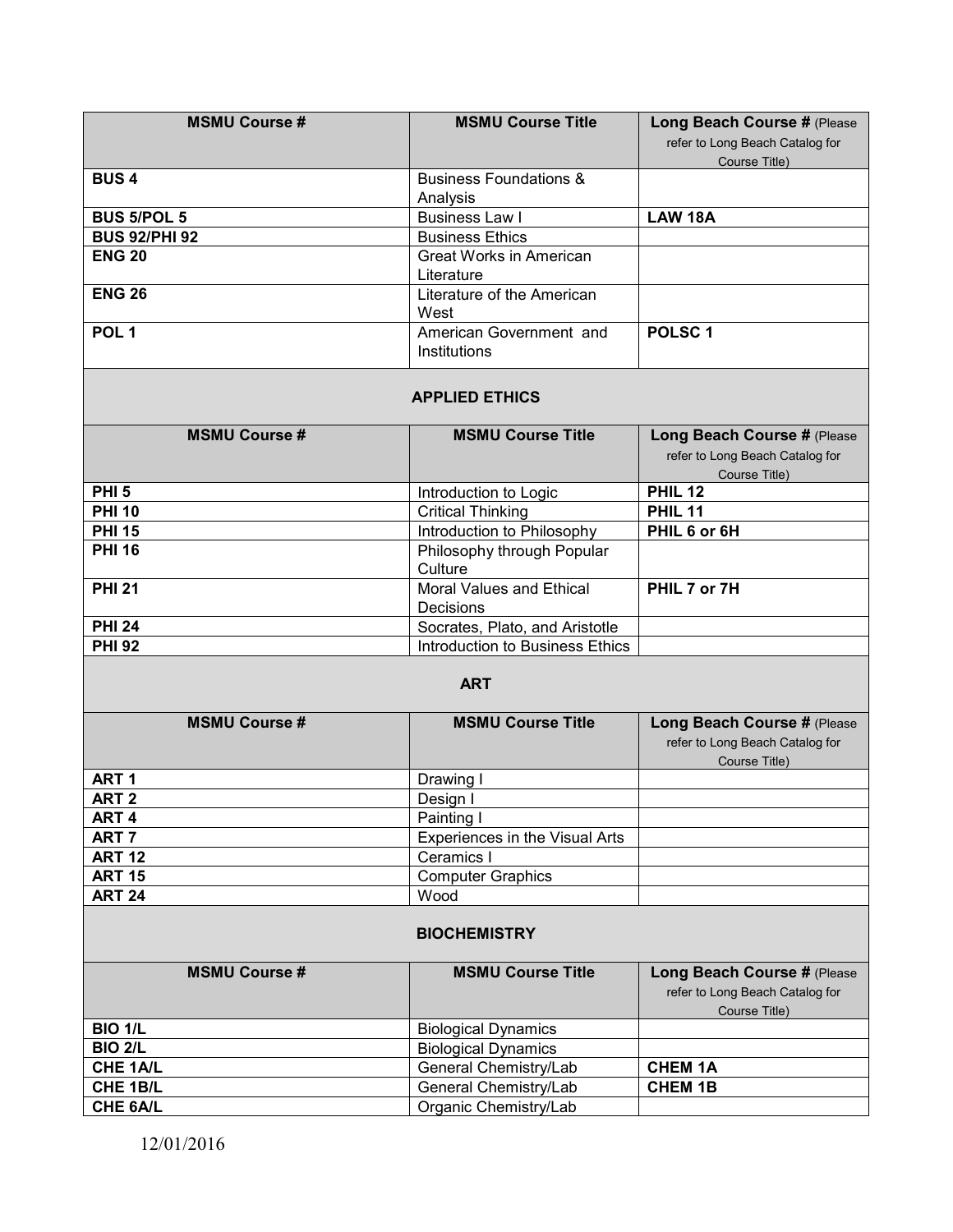| CHE 6B/L          | Organic Chemistry/Lab          |                       |
|-------------------|--------------------------------|-----------------------|
| CIS <sub>2</sub>  | Introduction to Programming    |                       |
| MTH <sub>5A</sub> | Calculus I                     | MATH 60 or 60H        |
| MTH <sub>5B</sub> | Calculus II                    | <b>MATH 70 or 70H</b> |
| <b>MTH 38</b>     | Elements of Probability and    | STAT 1 or 1H          |
|                   | <b>Statistics</b>              |                       |
| PHY 1A            | <b>Introductory Physics IA</b> | <b>PHYS 2A</b>        |
| PHY 1B/L          | Introductory Physics IB/Lab    | <b>PHYS 2B</b>        |
| <b>PHY 11A</b>    | Mechanics                      | <b>PHYS 3A</b>        |
| <b>PHY 11B</b>    | Electricity, Magnetism and     | <b>PHYS 3B</b>        |
|                   | Optics                         |                       |

### **BIOLOGICAL SCIENCES**

| <b>MSMU Course #</b> | <b>MSMU Course Title</b>         | Long Beach Course # (Please<br>refer to Long Beach Catalog for<br>Course Title) |
|----------------------|----------------------------------|---------------------------------------------------------------------------------|
| <b>BIO 1/L</b>       | <b>Biological Dynamics/Lab</b>   |                                                                                 |
| <b>BIO 2/L</b>       | <b>Biological Dynamics/Lab</b>   |                                                                                 |
| <b>CHE 1A/D/L</b>    | General                          | <b>CHEM 1A</b>                                                                  |
|                      | Chemistry/Discussion/Lab         |                                                                                 |
| <b>CHE 1B/L</b>      | General Chemistry/Lab            | <b>CHEM 1B</b>                                                                  |
| <b>CHE 6A/L</b>      | Organic Chemistry/Lab            |                                                                                 |
| CHE 6B/L             | Organic Chemistry/Lab            |                                                                                 |
| <b>MTH 38</b>        | Elements of Probability and      | STAT 1 or 1H                                                                    |
|                      | <b>Statistics</b>                |                                                                                 |
| <b>PSY 40</b>        | <b>Basic Statistical Methods</b> |                                                                                 |
| MTH <sub>5</sub> A   | Calculus I                       | MATH 60 or 60H                                                                  |
| MTH <sub>5B</sub>    | Calculus II                      | MATH 70 or 70H                                                                  |
| PHY 1A               | <b>Introductory Physics IA</b>   | <b>PHYS 2A</b>                                                                  |
| PHY 1B/L             | Introductory Physics IB/Lab      | <b>PHYS 2B</b>                                                                  |
| <b>BIO 50A/L</b>     | Human Anatomy/Lab                | <b>ANAT1</b>                                                                    |
| <b>BIO 50B/L</b>     | Human Physiology/Lab             | <b>PHYSI1</b>                                                                   |

## **BUSINESS ADMINISTRATION**

| <b>MSMU Course #</b> | <b>MSMU Course Title</b>        | Long Beach Course # (Please     |
|----------------------|---------------------------------|---------------------------------|
|                      |                                 | refer to Long Beach Catalog for |
|                      |                                 | Course Title)                   |
| <b>BUS4</b>          | <b>Business Foundations and</b> |                                 |
|                      | Analysis                        |                                 |
| <b>BUS5</b>          | <b>Business Law I</b>           | <b>LAW 18A</b>                  |
| <b>BUS 15A</b>       | <b>Accounting Principles I</b>  | <b>ACCTG 1A</b>                 |
| <b>BUS 15B</b>       | <b>Accounting Principles II</b> | <b>ACCTG 1B</b>                 |
| <b>BUS 16A</b>       | <b>Accounting Principles I</b>  | <b>ACCTG 1A</b>                 |
| <b>BUS 16B</b>       | <b>Accounting Principles II</b> | <b>ACCTG1B</b>                  |
| <b>BUS 21</b>        | The Essentials of Business      |                                 |
|                      | <b>Writing and Presentation</b> |                                 |
| <b>BUS 92/PHI 92</b> | <b>Business Ethics</b>          |                                 |
| ECO <sub>1</sub>     | <b>Microeconomics</b>           | ECON 2 or 2H                    |
| ECO <sub>2</sub>     | Macroeconomics                  | ECON 1 or 1H                    |
| <b>MTH 28</b>        | Mathematical Analysis for       |                                 |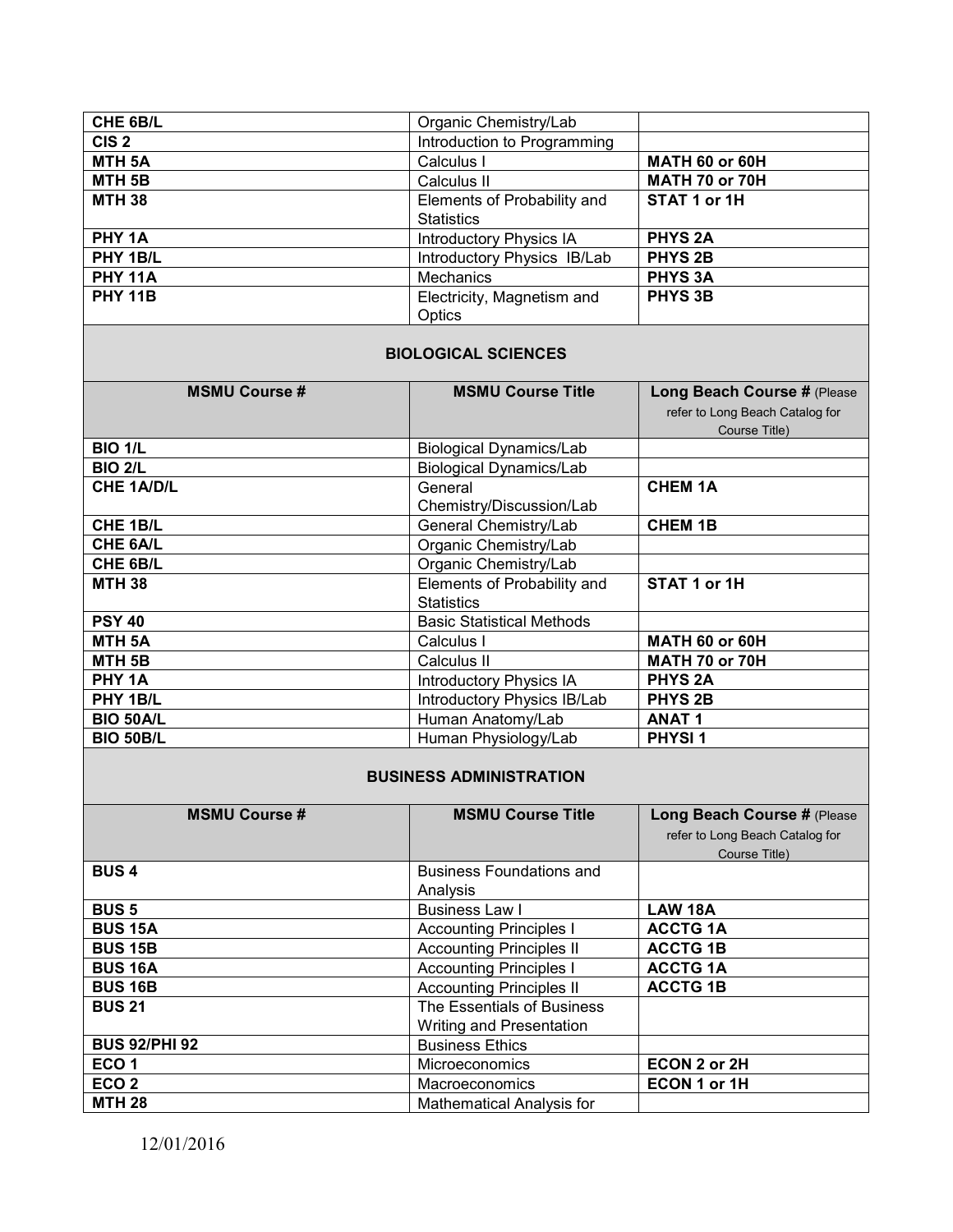|                          | <b>Business</b>                   |                                 |  |  |
|--------------------------|-----------------------------------|---------------------------------|--|--|
| <b>MTH 38</b>            | Elements of Probability and       |                                 |  |  |
|                          | <b>Statistics</b>                 | STAT 1 or 1H                    |  |  |
| <b>SPE 10</b>            | Introduction to Communication     | <b>COMM 10 or 10H</b>           |  |  |
|                          |                                   |                                 |  |  |
| <b>CHEMISTRY</b>         |                                   |                                 |  |  |
| <b>MSMU Course #</b>     | <b>MSMU Course Title</b>          | Long Beach Course # (Please     |  |  |
|                          |                                   | refer to Long Beach Catalog for |  |  |
|                          |                                   | Course Title)                   |  |  |
| <b>CHE 1A/D/L</b>        | General                           |                                 |  |  |
|                          | Chemistry/Discussion/Lab          | <b>CHEM 1A</b>                  |  |  |
| CHE 1B/L                 | General Chemistry/Lab             | <b>CHEM 1B</b>                  |  |  |
| CHE 6A/L                 | Organic Chemistry/Lab             |                                 |  |  |
| CHE 6B/L                 | Organic Chemistry/Lab             |                                 |  |  |
| CIS <sub>2</sub>         | Introduction to Programming       |                                 |  |  |
| MTH <sub>5A</sub>        | Calculus I                        | MATH 60 or 60H                  |  |  |
| MTH <sub>5B</sub>        | Calculus II                       | <b>MATH 70 or 70H</b>           |  |  |
| MTH <sub>5C</sub>        | Calculus III                      | <b>MATH 80</b>                  |  |  |
| PHY <sub>1A</sub>        | <b>Introductory Physics IA</b>    | <b>PHYS 2A</b>                  |  |  |
| PHY 1B/L                 | Introductory Physics IB/Lab       | <b>PHYS 2B</b>                  |  |  |
| <b>PHY 11A</b>           | Mechanics                         | PHYS <sub>3A</sub>              |  |  |
| <b>PHY 11B</b>           | Electricity, Magnetism, and       | PHYS <sub>3B</sub>              |  |  |
|                          | Optics                            |                                 |  |  |
| <b>CHILD DEVELOPMENT</b> |                                   |                                 |  |  |
| <b>MSMU Course#</b>      | <b>MSMU Course Title</b>          | Long Beach Course # (Please     |  |  |
|                          |                                   | refer to Long Beach Catalog for |  |  |
|                          |                                   | Course Title)                   |  |  |
|                          |                                   |                                 |  |  |
| <b>BIO 10</b>            | <b>Health Science</b>             |                                 |  |  |
| <b>EDU 32</b>            | Early Childhood Education:        |                                 |  |  |
|                          | <b>Observation and Curriculum</b> |                                 |  |  |
|                          | Planning                          |                                 |  |  |
| <b>EDU 33</b>            | The Visual & Performing Arts      |                                 |  |  |
|                          | for the Young Child               |                                 |  |  |
| <b>EDU 37</b>            | Infant/Toddler Development        |                                 |  |  |
|                          | and Care                          |                                 |  |  |
| PSY <sub>1</sub>         | Introduction to Psychology        | PSYCH 1 or 1H                   |  |  |
| <b>PSY 12</b>            | Child/Human Development           |                                 |  |  |
| SOC <sub>6</sub>         | The Family, Child and             | <b>SOCIO 40</b>                 |  |  |
|                          | Community                         |                                 |  |  |
|                          | <b>CRIMINOLOGY</b>                |                                 |  |  |
| <b>MSMU Course #</b>     | <b>MSMU Course Title</b>          | Long Beach Course # (Please     |  |  |
|                          |                                   | refer to Long Beach Catalog for |  |  |
| SOC <sub>1</sub>         | Introduction to Sociology         | Course Title)<br>SOCIO 1 or 1H  |  |  |
|                          |                                   |                                 |  |  |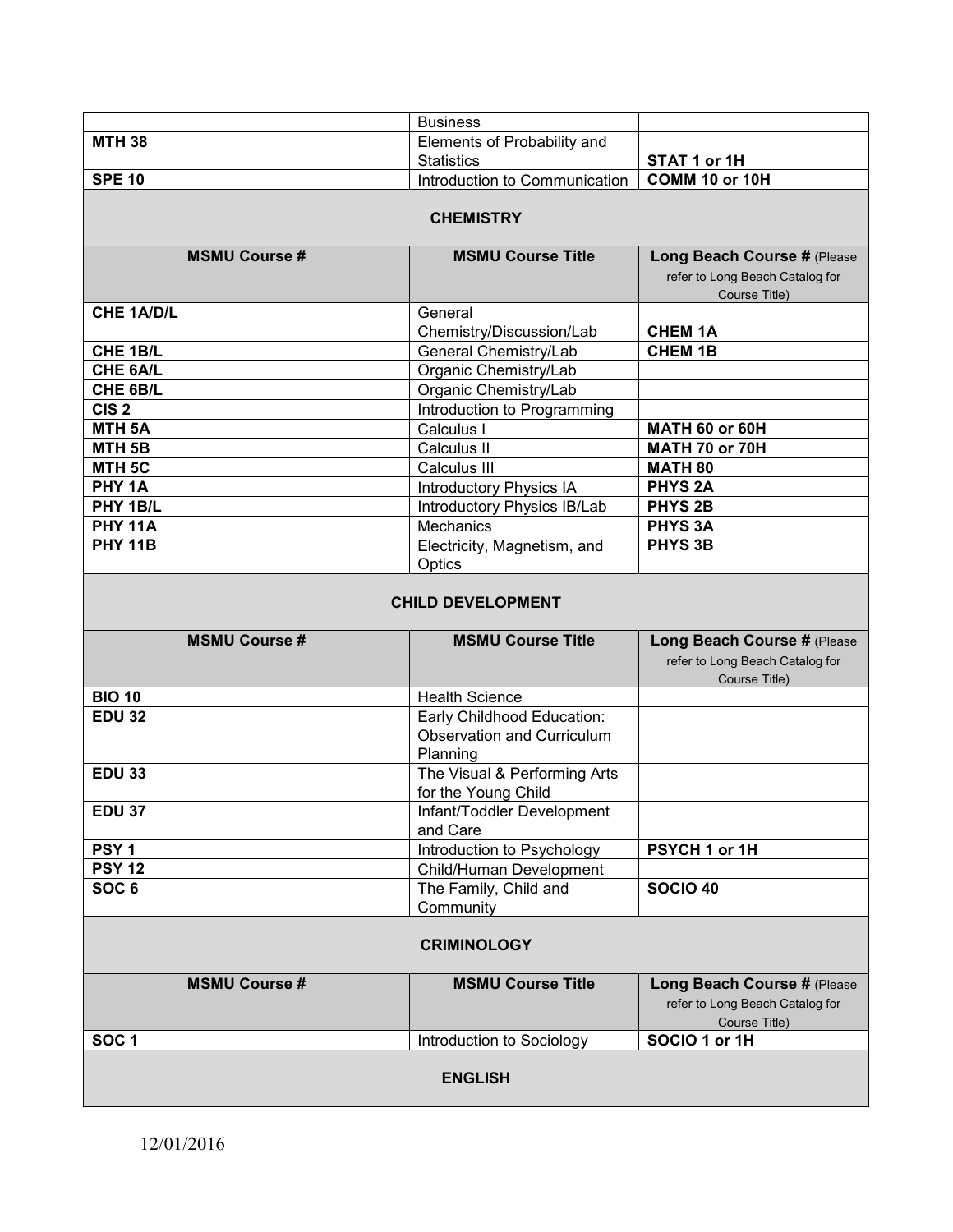| <b>MSMU Course #</b> | <b>MSMU Course Title</b>     | Long Beach Course # (Please     |
|----------------------|------------------------------|---------------------------------|
|                      |                              | refer to Long Beach Catalog for |
|                      |                              | Course Title)                   |
| <b>ENG 1A</b>        | Freshman English             | ENGL 1 or 1H                    |
| <b>ENG 1B</b>        | Freshman English             | ENGL 2 or 2H or 3 or 3H         |
| <b>ENG 5H</b>        | Freshman Honors English      |                                 |
| <b>ENG 18</b>        | <b>Great Works in World</b>  |                                 |
|                      | Literature                   | <b>ENG 45 or 45H</b>            |
| <b>ENG 28</b>        | Contemporary Issues in World |                                 |
|                      | Literature                   |                                 |
| <b>ENG 70</b>        | Western Literary Heritage    |                                 |
| <b>ENG 73</b>        | Shakespeare                  | ENGL 43A or 43B                 |
| HIS <sub>1</sub> A   | <b>Western Civilization</b>  | <b>HIST 1A or 1AH</b>           |
| HIS <sub>1B</sub>    | <b>Western Civilization</b>  | HIST 1B or 1BH                  |
|                      |                              |                                 |

# **FILM, MEDIA AND SOCIAL JUSTICE**

| <b>MSMU Course #</b> | <b>MSMU Course Title</b>       | Long Beach Course # (Please     |
|----------------------|--------------------------------|---------------------------------|
|                      |                                | refer to Long Beach Catalog for |
|                      |                                | Course Title)                   |
| <b>BUS 15A</b>       | <b>Accounting Principles I</b> | <b>ACCTG 1A</b>                 |
| <b>SOC1</b>          | Introduction to Sociology      | SOCIO 1 or 1H                   |
| <b>MUS3</b>          | <b>Discovering Music</b>       |                                 |
|                      | <b>Fundamentals</b>            |                                 |
| <b>MUS 13</b>        | <b>Applied Music:</b>          |                                 |
|                      | Instrumental/Vocal for Non-    |                                 |
|                      | <b>Music Majors</b>            |                                 |

### **FRENCH AND FRANCOPHONE STUDIES**

| <b>MSMU Course #</b> | <b>MSMU Course Title</b>    | Long Beach Course # (Please     |
|----------------------|-----------------------------|---------------------------------|
|                      |                             | refer to Long Beach Catalog for |
|                      |                             | Course Title)                   |
| FRE <sub>1</sub>     | Elementary French I         |                                 |
| FRE <sub>2</sub>     | <b>Elementary French II</b> |                                 |
| FRE <sub>3</sub>     | Intermediate French III     |                                 |
| FRE <sub>4</sub>     | Intermediate French IV      |                                 |
|                      |                             |                                 |

## **GERONTOLOGY**

| <b>MSMU Course #</b> | <b>MSMU Course Title</b>    | Long Beach Course # (Please     |
|----------------------|-----------------------------|---------------------------------|
|                      |                             | refer to Long Beach Catalog for |
|                      |                             | Course Title)                   |
| <b>BIO 50A</b>       | Human Anatomy               | <b>ANAT1</b>                    |
| <b>SOC 13</b>        | Anatomy for Social Services |                                 |
|                      |                             |                                 |

# **GLOBAL POLITICS**

| <b>MSMU Course #</b> | <b>MSMU Course Title</b> | <b>Long Beach Course # (Please</b> |
|----------------------|--------------------------|------------------------------------|
|                      |                          | refer to Long Beach Catalog for    |
|                      |                          | Course Title)                      |
| ECO <sub>2</sub>     | <b>Macroeconomics</b>    | ECON 1 or 1H                       |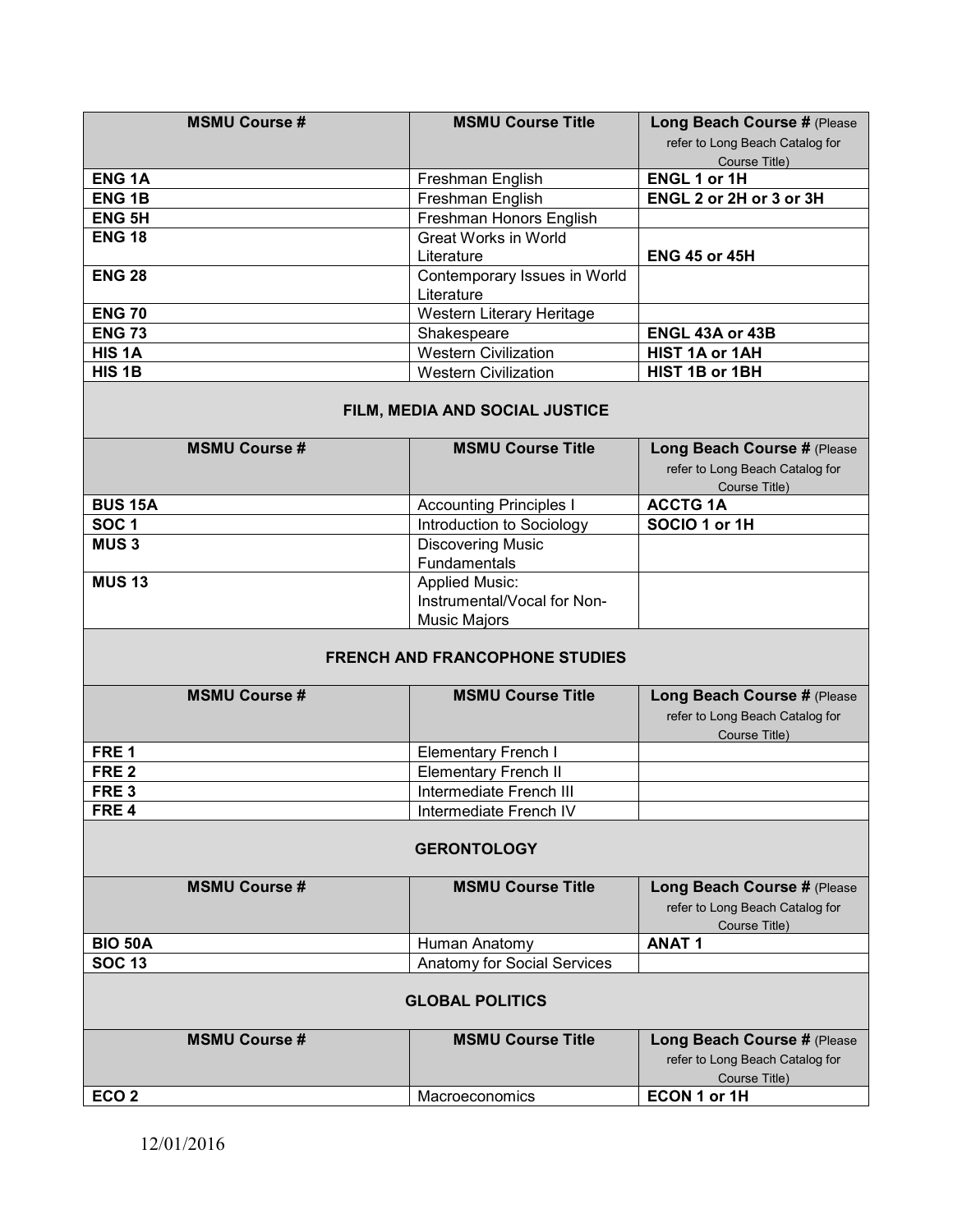| <b>HIST 25</b>                |                      | <b>Cultural and Historical</b>                            |                                                                                 |
|-------------------------------|----------------------|-----------------------------------------------------------|---------------------------------------------------------------------------------|
| POL <sub>2</sub>              |                      | Geography<br>Introduction to World Politics               | <b>POLSC<sub>2</sub></b>                                                        |
| <b>RST 23</b>                 |                      |                                                           |                                                                                 |
|                               |                      | Spiritual Journeys of Women                               |                                                                                 |
|                               |                      | <b>HEALTHCARE POLICY</b>                                  |                                                                                 |
|                               | <b>MSMU Course #</b> | <b>MSMU Course Title</b>                                  | Long Beach Course # (Please                                                     |
|                               |                      |                                                           | refer to Long Beach Catalog for                                                 |
|                               |                      |                                                           | Course Title)                                                                   |
| <b>BIO 10</b>                 |                      | <b>Health Science</b>                                     |                                                                                 |
| POL <sub>1</sub>              |                      | American Government and<br>Institutions                   | POLSC <sub>1</sub>                                                              |
| POL <sub>2</sub>              |                      | Introduction to World Politics                            | <b>POLSC<sub>2</sub></b>                                                        |
| PSY <sub>1</sub>              |                      | Introduction to Psychology                                | PSYCH 1 or 1H                                                                   |
|                               |                      | <b>HISTORY</b>                                            |                                                                                 |
|                               | <b>MSMU Course #</b> | <b>MSMU Course Title</b>                                  | Long Beach Course # (Please<br>refer to Long Beach Catalog for<br>Course Title) |
| HIS <sub>1</sub> A            |                      | <b>Western Civilization</b>                               | HIST 1A or 1AH                                                                  |
| HIS <sub>1B</sub>             |                      | <b>Western Civilization</b>                               | HIST 1B or 1BH                                                                  |
| HIS <sub>3</sub>              |                      | <b>World History</b>                                      |                                                                                 |
| <b>MATHEMATICS</b>            |                      |                                                           |                                                                                 |
|                               |                      |                                                           |                                                                                 |
|                               | <b>MSMU Course#</b>  | <b>MSMU Course Title</b>                                  | Long Beach Course # (Please<br>refer to Long Beach Catalog for<br>Course Title) |
| CIS <sub>2</sub>              |                      | Introduction to Programming                               |                                                                                 |
| MTH <sub>5A</sub>             |                      | Calculus I                                                | MATH 60 or 60H                                                                  |
| MTH <sub>5B</sub>             |                      | Calculus II                                               | MATH 70 or 70H                                                                  |
| MTH <sub>5C</sub>             |                      | Calculus III                                              | <b>MATH 80</b>                                                                  |
| MTH <sub>8</sub>              |                      | <b>Transition to Higher Math</b>                          |                                                                                 |
| PHY 1BL                       |                      | <b>Introductory Physics</b>                               | <b>PHYS 2B</b>                                                                  |
|                               |                      | Laboratory                                                |                                                                                 |
| <b>PHY 11A</b>                |                      | Mechanics                                                 | <b>PHYS 3A</b>                                                                  |
| <b>PHY 11B</b>                |                      | Electricity, Magnetism, and                               | PHYS <sub>3B</sub>                                                              |
|                               |                      | Optics                                                    |                                                                                 |
|                               |                      | <b>MUSIC</b>                                              |                                                                                 |
|                               | <b>MSMU Course #</b> | <b>MSMU Course Title</b>                                  | Long Beach Course # (Please                                                     |
|                               |                      |                                                           | refer to Long Beach Catalog for<br>Course Title)                                |
| <b>MUS1AB</b>                 |                      | Musicianship I                                            |                                                                                 |
| <b>MUS1CD</b>                 |                      | Musicianship I                                            |                                                                                 |
| <b>MUS 2AB</b>                |                      | Musicianship II                                           |                                                                                 |
| <b>MUS6</b>                   |                      | Varieties of Music                                        |                                                                                 |
| <b>MUS11</b><br><b>MUS 15</b> |                      | <b>Functional Keyboard Skills</b><br><b>Applied Music</b> |                                                                                 |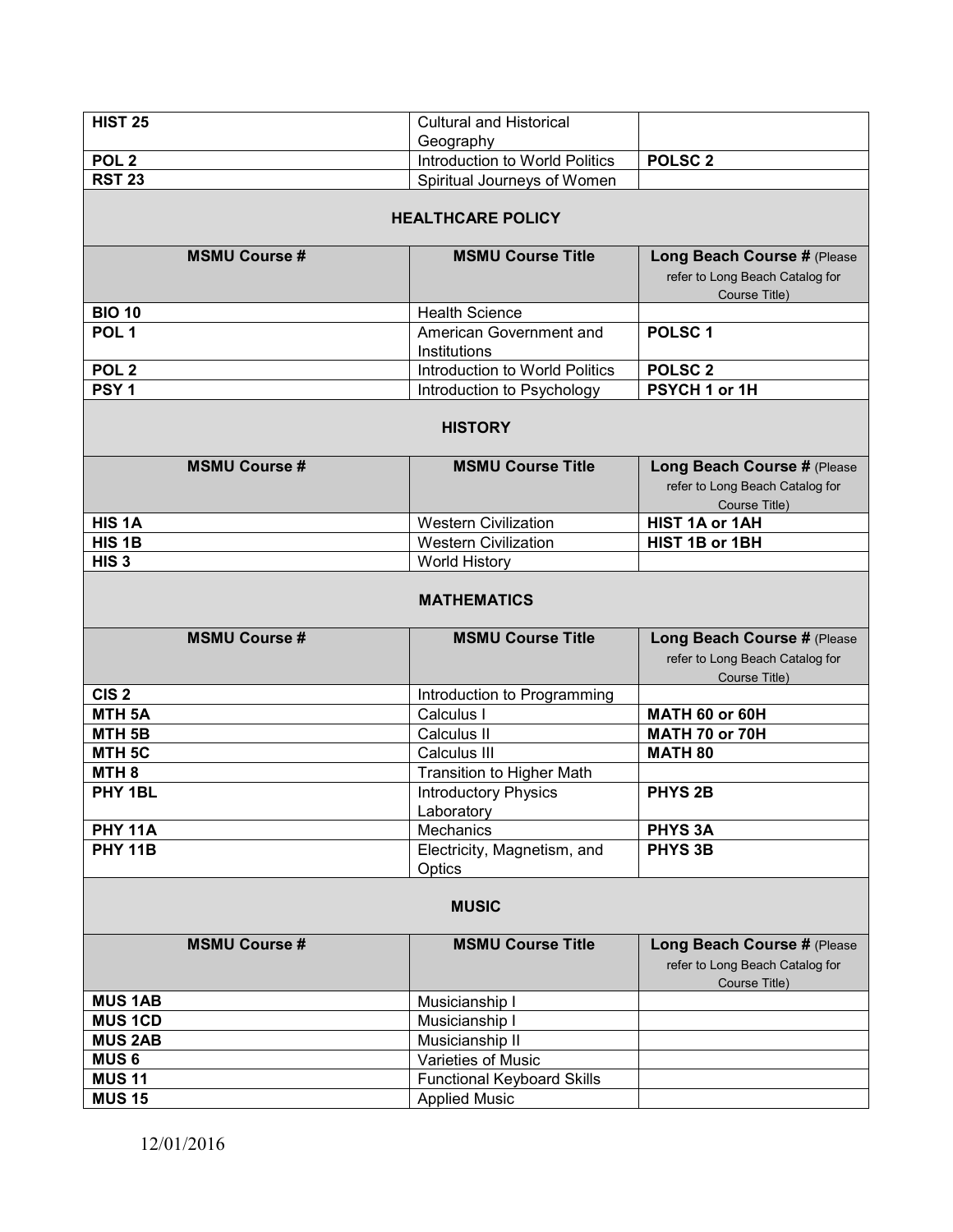| <b>MUS 16</b>  | <b>Music of World Cultures</b>  |
|----------------|---------------------------------|
| <b>MUS 17</b>  | Women in Music                  |
| <b>MUS 24A</b> | Surveys of the History and      |
|                | Literature of Music             |
| <b>MUS 24B</b> | Surveys of the History and      |
|                | <b>Literature of Music</b>      |
| <b>MUS 24C</b> | Surveys of the History and      |
|                | <b>Literature of Music</b>      |
| <b>MUS 25</b>  | <b>Music Masterpieces</b>       |
| <b>MUS 26</b>  | <b>Brass &amp; Percussion</b>   |
|                | Instruments: Introductory       |
|                | Techniques                      |
| <b>MUS 27</b>  | Woodwind Instruments:           |
|                | <b>Introductory Techniques</b>  |
| <b>MUS 29</b>  | String Instruments:             |
|                | <b>Introductory Techniques</b>  |
| <b>MUS 42</b>  | <b>American Musical Theatre</b> |

## **NURSING**  *FRESHMAN YEAR (Prerequisite courses)*

| <b>MSMU Course #</b> | <b>MSMU Course Title</b>        | Long Beach Course # (Please     |
|----------------------|---------------------------------|---------------------------------|
|                      |                                 | refer to Long Beach Catalog for |
|                      |                                 | Course Title)                   |
| <b>BIO 3/L</b>       | General Microbiology/Lab        | BIO <sub>2</sub>                |
| <b>BIO 50A/L</b>     | Human Anatomy/Lab               | <b>ANAT1</b>                    |
| <b>BIO 50B/L</b>     | Human Physiology/Lab            | <b>PHYSI1</b>                   |
| <b>ENG 1A</b>        | Freshman English                | ENGL 1 or 1H                    |
| <b>ENG1B</b>         | Freshman English                | ENGL 2 or 2H or 3 or 3H         |
| CHE <sub>3</sub>     | <b>Foundations of Chemistry</b> |                                 |
| PHS <sub>1</sub>     | <b>Scientific Concepts</b>      |                                 |
| PSY <sub>1</sub>     | Introduction to Psychology      | PSYCH 1 or 1H                   |
| <b>PSY 12</b>        | Child/Human Development         |                                 |
| <b>SOC1</b>          | Introduction to Sociology       | SOCIO 1 or 1H                   |
| <b>SPE 10</b>        | Introduction to Communication   | <b>COMM 10 or 10H</b>           |

# **PHILOSOPHY**

| <b>MSMU Course #</b>     | <b>MSMU Course Title</b>        | Long Beach Course # (Please     |
|--------------------------|---------------------------------|---------------------------------|
|                          |                                 | refer to Long Beach Catalog for |
|                          |                                 | Course Title)                   |
| <b>PHI 5</b>             | Introduction to Logic           | <b>PHIL 12</b>                  |
| <b>PHI 10</b>            | <b>Critical Thinking</b>        | <b>PHIL 11</b>                  |
| <b>PHI 15</b>            | Introduction to Philosophy      | PHIL 6 or 6H                    |
| <b>PHI 16</b>            | Philosophy Through Popular      |                                 |
|                          | Culture                         |                                 |
| <b>PHI 21</b>            | Moral Values and Ethical        | PHIL 7 or 7H                    |
|                          | Decisions                       |                                 |
| <b>PHI 92</b>            | Introduction to Business Ethics |                                 |
| <b>POLITICAL SCIENCE</b> |                                 |                                 |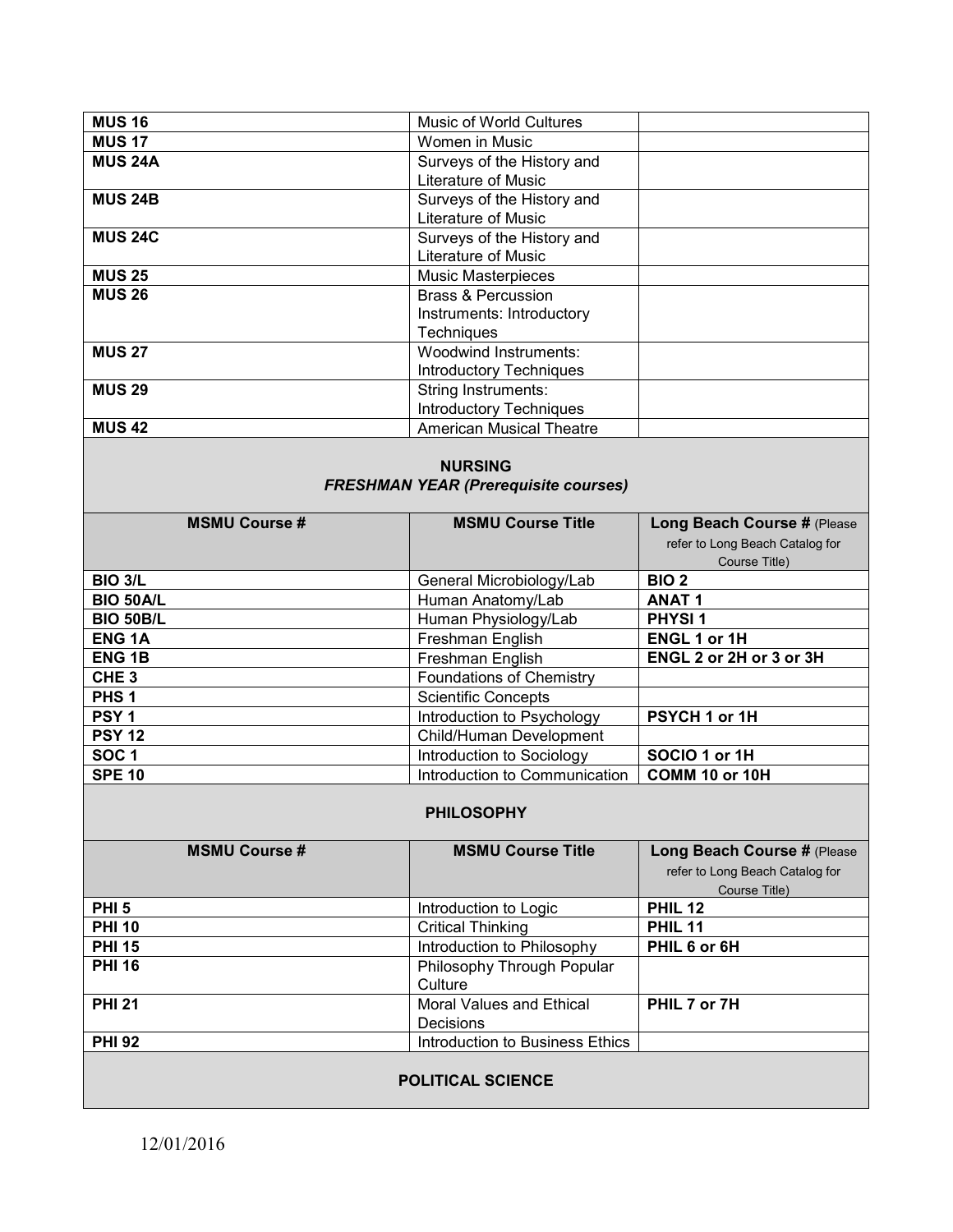| <b>MSMU Course #</b> | <b>MSMU Course Title</b>                         | Long Beach Course # (Please                      |
|----------------------|--------------------------------------------------|--------------------------------------------------|
|                      |                                                  | refer to Long Beach Catalog for                  |
|                      |                                                  | Course Title)                                    |
| ECO <sub>2</sub>     | Macroeconomics                                   | ECON 1 or 1H                                     |
| POL <sub>1</sub>     | American Government and                          | POLSC <sub>1</sub>                               |
|                      | Institutions                                     |                                                  |
| POL <sub>2</sub>     | Introduction to World Politics                   | <b>POLSC<sub>2</sub></b>                         |
|                      | <b>PSYCHOLOGY</b>                                |                                                  |
| <b>MSMU Course #</b> | <b>MSMU Course Title</b>                         | Long Beach Course # (Please                      |
|                      |                                                  | refer to Long Beach Catalog for                  |
|                      |                                                  | Course Title)                                    |
| PSY <sub>1</sub>     | Introduction to Psychology                       | PSYCH 1 or 1H                                    |
| <b>PSY 12</b>        | Child/Human Development                          |                                                  |
| <b>PSY 40</b>        | <b>Basic Statistical Methods</b>                 |                                                  |
| <b>PSY 52/L</b>      | Biological Psychology/Lab                        |                                                  |
|                      | <b>RELIGIOUS STUDIES</b>                         |                                                  |
| <b>MSMU Course#</b>  | <b>MSMU Course Title</b>                         | Long Beach Course # (Please                      |
|                      |                                                  | refer to Long Beach Catalog for                  |
| <b>RST 11</b>        | Introduction to Hebrew                           | Course Title)                                    |
|                      | Scriptures                                       |                                                  |
| <b>RST 15</b>        | Introduction to New Testament                    |                                                  |
| <b>RST 21</b>        | <b>Contemporary Catholicism</b>                  |                                                  |
| <b>RST 23</b>        | Spiritual Journeys of Women                      |                                                  |
| <b>RST 25</b>        | Theology of Marriage and                         |                                                  |
|                      | Family                                           |                                                  |
| <b>RST 41</b>        | Introduction to Christian Ethics                 |                                                  |
| <b>RST 45</b>        | Contemporary Issues in                           |                                                  |
|                      | <b>Christian Ethics</b>                          |                                                  |
| <b>RST 49</b>        | <b>Biomedical Issues in Christian</b>            |                                                  |
|                      | <b>Ethics</b>                                    |                                                  |
| <b>RST 61</b>        | <b>World Religions</b>                           |                                                  |
| <b>RST 70</b>        | Faith and Human                                  |                                                  |
|                      | Development                                      |                                                  |
| <b>RST 78</b>        | Death and Afterlife                              |                                                  |
| <b>SOCIAL WORK</b>   |                                                  |                                                  |
| <b>MSMU Course #</b> | <b>MSMU Course Title</b>                         | Long Beach Course # (Please                      |
|                      |                                                  | refer to Long Beach Catalog for<br>Course Title) |
| <b>MTH 38</b>        | Elements of Probability and<br><b>Statistics</b> | STAT 1 or 1H                                     |
| <b>PSY 40</b>        | <b>Basic Statistical Methods</b>                 |                                                  |
| <b>SOC1</b>          | Introduction to Sociology                        | SOCIO 1 or 1H                                    |
| SOC <sub>6</sub>     | The Family, Child and                            | <b>SOCIO 40</b>                                  |
|                      | Community                                        |                                                  |
| SOC <sub>7</sub>     | Introduction to Human                            |                                                  |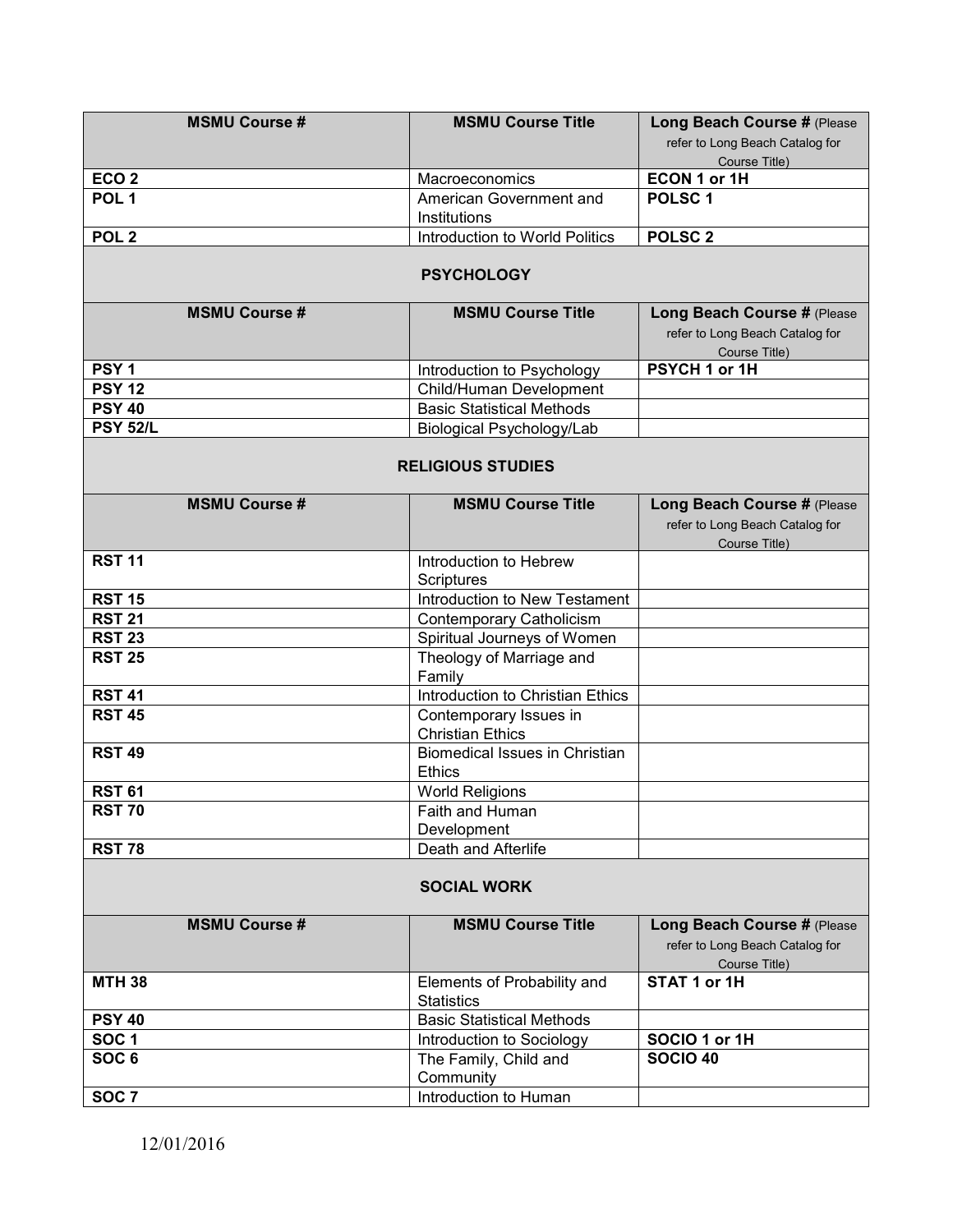|                                       |                      | Services                                                                    |                                                                                 |
|---------------------------------------|----------------------|-----------------------------------------------------------------------------|---------------------------------------------------------------------------------|
| <b>SOC 10</b>                         |                      | Deviance and Youth                                                          |                                                                                 |
| <b>SOC 13</b>                         |                      | Anatomy for Social Services                                                 |                                                                                 |
| <b>SOC 38</b>                         |                      | <b>Statistics for Social Science</b>                                        |                                                                                 |
| <b>SOC 94</b>                         |                      | Topics in Aging                                                             |                                                                                 |
|                                       |                      | <b>SOCIOLOGY</b>                                                            |                                                                                 |
|                                       | <b>MSMU Course #</b> | <b>MSMU Course Title</b>                                                    | Long Beach Course # (Please<br>refer to Long Beach Catalog for<br>Course Title) |
| SOC <sub>1</sub>                      |                      | Introduction to Sociology                                                   | SOCIO 1 or 1H                                                                   |
| SOC <sub>6</sub>                      |                      | The Family, Child, and                                                      | <b>SOCIO 40</b>                                                                 |
|                                       |                      | Community                                                                   |                                                                                 |
| <b>SOC 7</b>                          |                      | Introduction to Human                                                       |                                                                                 |
|                                       |                      | <b>Services</b>                                                             |                                                                                 |
| <b>SOC 10</b>                         |                      | Deviance and Youth                                                          |                                                                                 |
| <b>SOC 13</b>                         |                      | Anatomy for Social Services                                                 |                                                                                 |
| <b>SOC 49</b>                         |                      | Multicultural Issues in                                                     |                                                                                 |
|                                       |                      | Healthcare                                                                  |                                                                                 |
| <b>SOC 94</b>                         |                      | Topics in Aging                                                             |                                                                                 |
| <b>SPANISH/LATIN AMERICAN STUDIES</b> |                      |                                                                             |                                                                                 |
|                                       | <b>MSMU Course #</b> | <b>MSMU Course Title</b>                                                    | Long Beach Course # (Please<br>refer to Long Beach Catalog for<br>Course Title) |
| SPA <sub>1</sub>                      |                      | <b>Elementary Spanish I</b>                                                 |                                                                                 |
| SPA <sub>2</sub>                      |                      | <b>Elementary Spanish II</b>                                                |                                                                                 |
| SPA <sub>3</sub>                      |                      | Intermediate Spanish III                                                    |                                                                                 |
| SPA <sub>4</sub>                      |                      | Intermediate Spanish IV                                                     |                                                                                 |
| <b>SPA 44</b>                         |                      | Spanish-speaking Civilizations<br>and Cultures in the Americas<br>and Spain |                                                                                 |
| <b>MUSIC SCORING FOR MEDIA MINOR</b>  |                      |                                                                             |                                                                                 |
|                                       | <b>MSMU Course #</b> | <b>MSMU Course Title</b>                                                    | Long Beach Course # (Please<br>refer to Long Beach Catalog for<br>Course Title) |
| <b>MUS3</b>                           |                      | <b>Discovering Music</b><br>Fundamentals                                    |                                                                                 |
| <b>MUS 13</b>                         |                      | <b>Applied Music:</b><br>Instrumental/Vocal for Non-<br><b>Music Majors</b> |                                                                                 |
| <b>MULTIMEDIA COMMUNICATION MINOR</b> |                      |                                                                             |                                                                                 |
|                                       | <b>MSMU Course #</b> | <b>MSMU Course Title</b>                                                    | Long Beach Course # (Please                                                     |
|                                       |                      |                                                                             |                                                                                 |
|                                       |                      |                                                                             | refer to Long Beach Catalog for                                                 |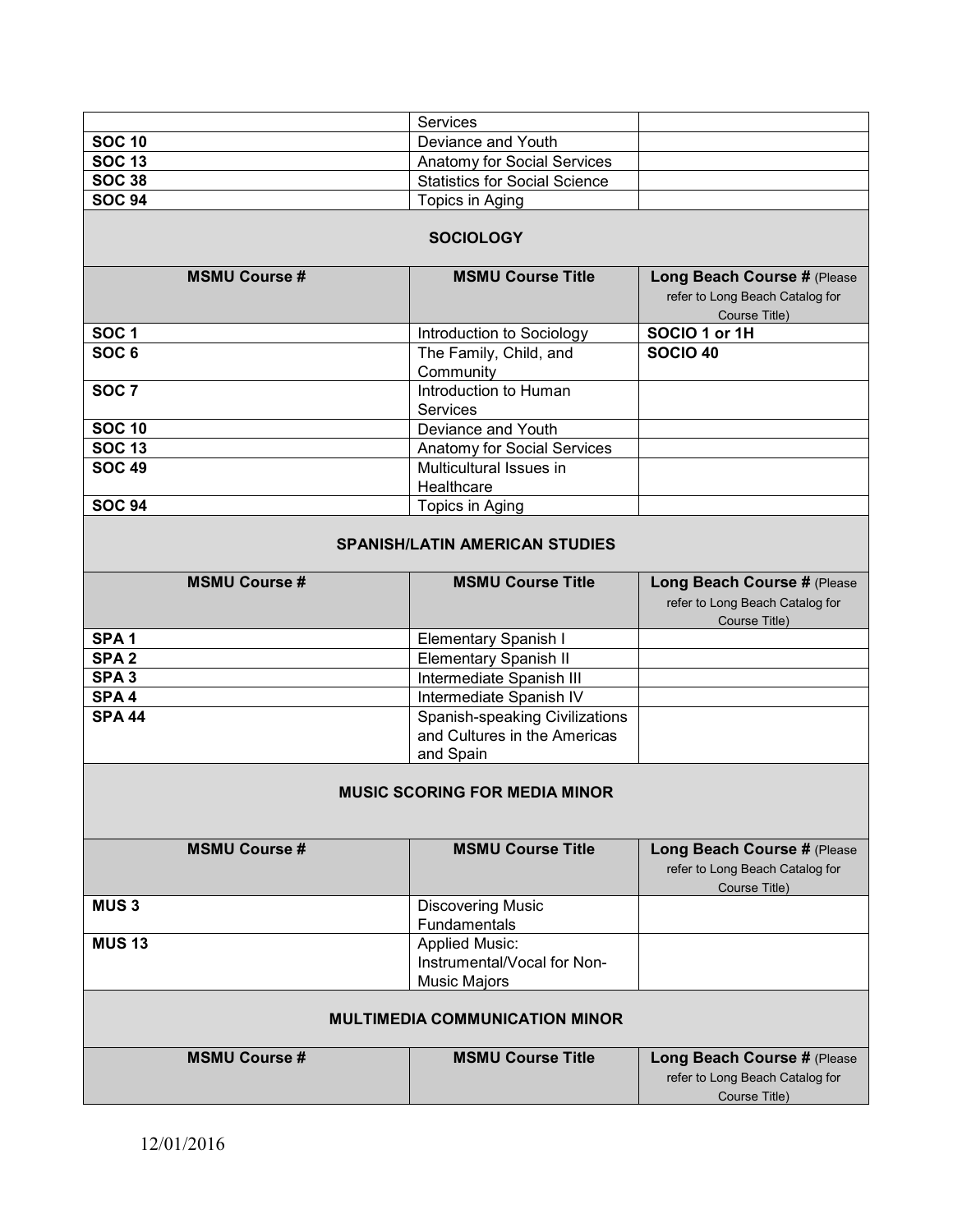| - 4 -<br>---<br>10<br>rw. | こomputer<br>Graphics        |  |
|---------------------------|-----------------------------|--|
| :30<br><b>SOL.</b><br>эı. | Communication<br>nar<br>Hur |  |

### **SECTION III**

#### **LIBERAL STUDIES**

Students planning to major in Liberal Studies at Mount St. Mary's College may take the following courses at Long Beach City College to meet selected subject matter content requirements.

No community college coursework counts as upper division units at MSMU. Students who transfer a lower division course toward an upper division requirement must still complete a total of 45 upper division units at MSMU.

### **\*One additional Course in Philosophy or religious studies to equal 15 units in philosophy & religious studies that meets MSMU Articulation Agreement**

| <b>MSMU Course #</b>              | <b>MSMU Course Title</b>        | Long Beach Course # (Please refer to |
|-----------------------------------|---------------------------------|--------------------------------------|
|                                   |                                 | Long Beach Catalog for Course Title) |
| <b>ENG 1A, 1B</b>                 | <b>Freshman English</b>         |                                      |
| <b>ENG Literature</b>             |                                 |                                      |
| <b>SPE 10</b>                     | Introduction to                 |                                      |
|                                   | <b>Communication</b>            |                                      |
| SPA <sub>1</sub>                  | <b>Elementary Spanish I</b>     |                                      |
| SPA <sub>2</sub>                  | <b>Elementary Spanish II</b>    |                                      |
| <b>MTH 50</b>                     | <b>Elementary Number</b>        |                                      |
|                                   | <b>Systems</b>                  |                                      |
| <b>MTH 51</b>                     | <b>Elements of Geometry and</b> |                                      |
|                                   | <b>Statistics</b>               |                                      |
| BIO 5 with lab                    | <b>Life Sciences</b>            |                                      |
| <b>BIO 10</b>                     | <b>Health Science</b>           |                                      |
| <b>PHI 92</b>                     | <b>Business Ethics</b>          |                                      |
| PHS 2A with lab                   | <b>General Physical Science</b> |                                      |
| *Study of Physics                 |                                 |                                      |
| *Study of Chemistry               |                                 |                                      |
| PHS <sub>2B</sub>                 | <b>General Physical Science</b> |                                      |
| *Study of Astronomy               |                                 |                                      |
| *Study of Geology                 |                                 |                                      |
| *Study of physics, chemistry,     |                                 |                                      |
| geology and astronomy is          |                                 |                                      |
| required. One course must include |                                 |                                      |
| Lab.                              |                                 |                                      |
| CIS <sub>1</sub>                  | <b>Computer Processes &amp;</b> |                                      |
|                                   | <b>Applications</b>             |                                      |
| POL <sub>1</sub>                  | <b>American Government and</b>  |                                      |
|                                   | <b>Institutions</b>             |                                      |
| <b>HIS 25</b>                     | <b>Cultural and Historical</b>  |                                      |
|                                   | Geography                       |                                      |
| <b>HIS 188</b>                    | <b>California History</b>       |                                      |